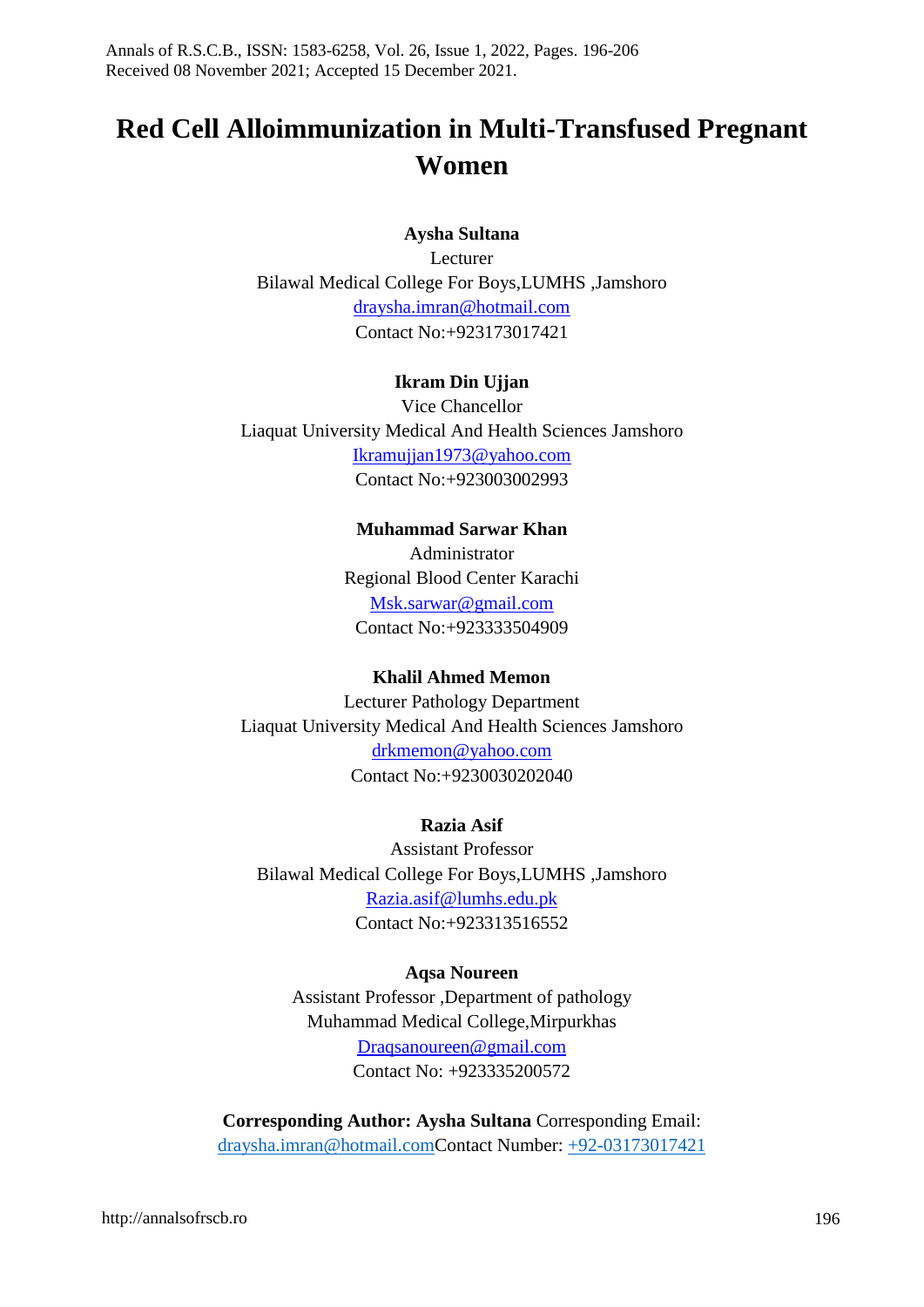#### **ABSTRACT BACKGROUND**

Though transfusion of whole blood and its components is an essential part of patient management in modern medicine, it is not without risks; one being the formation of antibodies against one or more erythrocyte antigens when exposed to the said antigen through transfusion, pregnancy or transplantation.The resultant Alloimmunization (due to genetic disparity between donor-recipient or mother-fetus RBC antigen) is much troublesome and limits the utility of transfusion. Thus screening and detection of clinically significant antibodies among antenatal women is merited.

## **OBJECTIVE**

To study the frequency and spectrum of red cell Alloimmunization among multi-transfused pregnant women at a tertiary care hospital in Hyderabad, Pakistan.

## **METHODOLOGY**

A total of 56 consenting pregnant women (irrespective of age, parity and gestational age) were made to undergo antibody screening and antibody identification test. Three-cell antibody screening was performed using antihuman globulin gel cards (ID-Card LISS/Coombs) and three-cell panel (ID-DiaCell I, II, III). Those with positive antibody screening were analyzed further for antibody identification test using eleven cell panel (Set ID-Dia Panel).

## **RESULTS**

The frequency of alloantibodies in pregnant women in this study was 12.5%, with 6 red cell antibodies being detected. The incidence of non-anti-Dwas (66.66%) in all pregnant females.The non-anti-Dallo antibodies included anti-k (33.33%), anti-E (16.66%), antic (16.66). The incidence of anti-D was 33.33% in D negative blood type.

## **CONCLUSION**

After careful consideration, it can be concluded that Alloimunization is sufficiently common (with the incidence of non-anti-D Alloatibodied being particularly high) among multi-transfused pregnant women to recommend screening of maternal serum alloantibodies against red cells in D positive women (with previous unexplained fetal loss), in the early trimester of pregnancy (in conjunction with doppler studies) so that timely treatment strategies may be employed wherever necessary.

## **KEYWORDS**

Red Cell Alloimmunization, Blood Transfusion, Hemolysis, Non Anti-D Alloantibodoes and D Negative Blood.

## **INTRODUCTION**

The transfusion of whole blood and its products is vital part of patient management in modern medicine. **[1]**Formation of antibodies against erythrocyte antigens is one of the hazards faced especially by individuals faced to erythrocyte antigen through various modes like pregnancy, transfusions and transplantations. **[2,3]**One such event is Alloimmunization, wherein antigen disparity between mother-fetus and donor-recipient leads to anti-body formation. **[4,5]**

The said red cell alloantibodies are capable of accelerating destruction of RBCs bearing the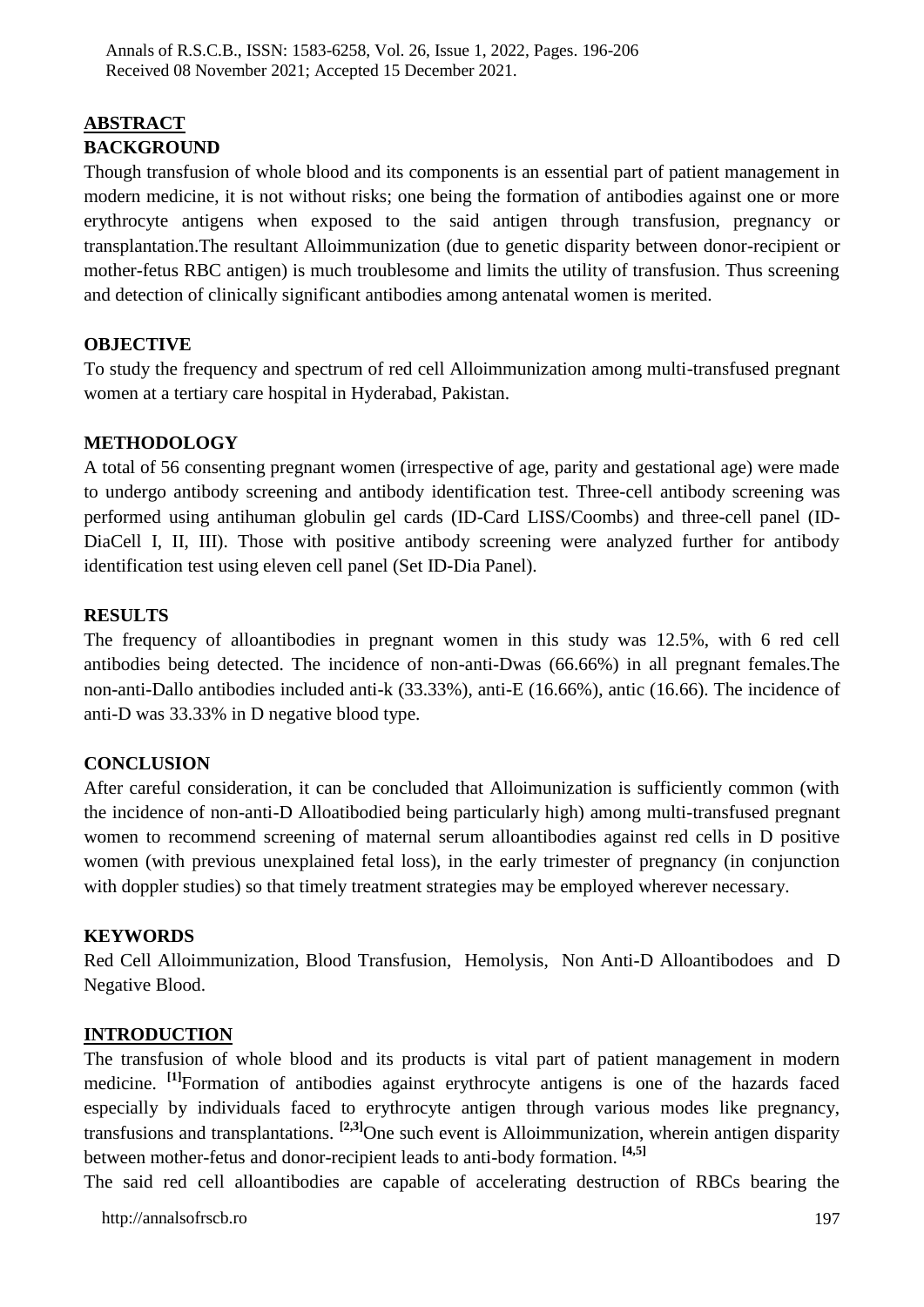corresponding antigen. AntiRh, antiK, antiFy and anti J Kare clinically significant Alloantibodies capable of causing hemolysis in transfused patients and resulting in major complications. **[6]**More than 300 RBC antigens now have been explored and organized in 36 systems as per International Society of Blood Transfusion (ISBT). ABO, Rhesus, Kell, Kidd, Duffy, MNS, P, Lewis, and Lutheran systems are particularly reflected to be clinically important.**[7]**

Transfusion reactions, hemolytic disease of fetus and newborn (HDFN) and logistic problems pertaining to obtaining compatible RBCs for the patients are among the few challenges that Alloimmunization poses.The situation becomes more difficult to navigate in developing countries such as Pakistan where only ABO and D status are typed for cross-match prior to transfusion; hence increasing the probability of adverse events, especially when the high incidence of maternal anemia prevalent in the country merits frequent transfusion. **[?]**

As per BCSH standard guidelines pregnant women should be screened and typed early in pregnancy for ABO and D antigen and for alloantibodies in 28th week of gestation. **[8]**Because in compatibility testing only ABO matched blood is checked, so the chances of Alloimmunizationis raised for minor groups antigens. **[9]**The fact that Drug Administration in the USA has described RBC alloantibodies as a main cause of serious hemolytic transfusion reactions and considered ita subsequent important cause of deaths due to transfusion, further necessitates screening.**[10]**

It is believed that immuno-hematological tests on all high risk pregnant women throughout pregnancy to identify the occurrence of Alloantibodies (to enhance transfusion safety) may yield better pregnancy outcomes. **[18]**Present study is commenced in multi-transfused pregnant women of all age groups irrespective of any gestation age to find out the rate of erythrocyte Alloimmunization in repeatedly transfused pregnant women and will aid to better understanding of the problem and will help the future policy for management.**[21]**

# **METHODOLOGY**

This descriptive – cross-sectional study was conducted upon a total of 56 consenting, multitransfused (transfused at least 5 or more times) pregnant women (irrespective of age, parity and gestational age) wherein the women were made to undergo antibody screening and antibody identification test after taking written informed consent. Three-cell antibody screening was performed using antihuman globulin gel cards (ID-Card LISS/Coombs) and three-cell panel (ID-DiaCell I, II, III). Those with positive antibody screening were analyzed further for antibody identification test using eleven cell panel (Set ID-Dia Panel).  $+$ 

## **ELIGIBILITY CRITERIA**

Inclusion Criteria:

- 1. All the pregnant women who have receive transfusions of more than 05 units of blood and or other blood products were included in the study. Exclusion Criteria:
- 1. Diagnosed cases of known antibodies against RBCsantigen.
- 2. Women who had received anti Dprophylaxis.
- 3. Women with known autoimmune diseases [such as Systemic lupus erythematosus (SLE), Rheumatoid Arthritis (RA)] were excluded from the study.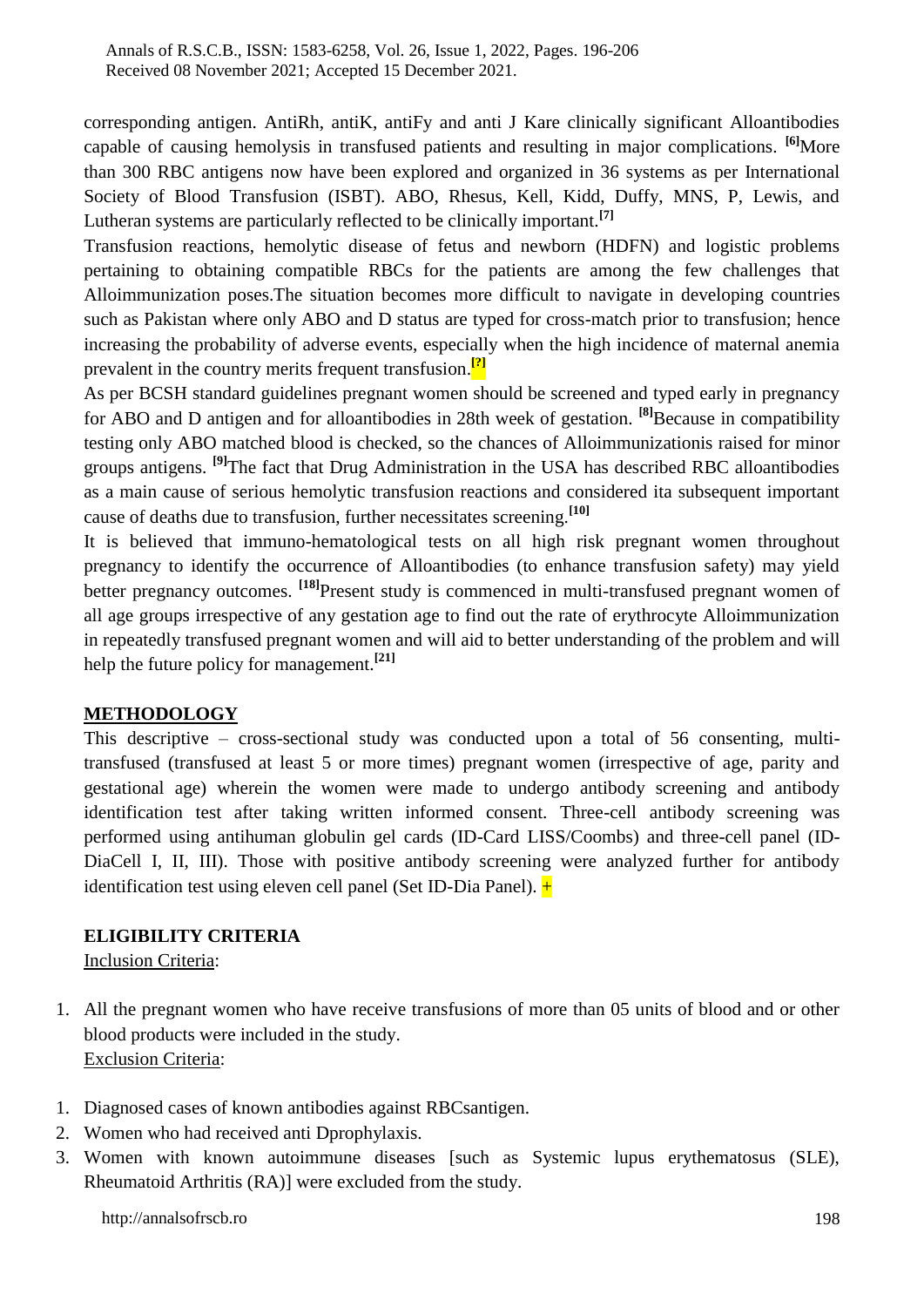## **RESULTS**

Brief demographics of the study population are tabulated below.

| <b>QUANTITATIVE VARIABLES</b> | $MEAN \pm SD$     |
|-------------------------------|-------------------|
| AGE                           | $27.16 \pm 2.559$ |
| PARITY                        | $3.08 \pm 1.433$  |
| <b>TRANSFUSION</b>            | $5.75 \pm 1.486$  |

The frequency of alloantibodies in pregnant women in this study was 12.5%, with 6 red cell antibodies being detected.

| RH TYPE   | <b>CELL</b>     | ABSED  |                 | <b>CELL</b> | ABSTOTAL | <b>PERCENTAGE</b> | P<br>Value |
|-----------|-----------------|--------|-----------------|-------------|----------|-------------------|------------|
|           | <b>POSITIVE</b> |        | <b>NEGATIVE</b> |             |          |                   |            |
|           | n               | $\%$   | m               | $\%$        |          |                   |            |
| $RH + VE$ | 04              | 8.16%  | 45              | 91.83%      | 49       | 87.5%             | 0.021      |
| RH - VE   | 02              | 28.57% | 05              | 71.42%      |          | 12.5%             | 0.132      |

The incidence of non-anti-Dwas(66.66%) in all pregnant females.The non-anti-Antibodies included anti-k (33.33%), anti-E (16.66%), anti c (16.66). The incidence of anti-D was 33.33%in D negative blood type.

| <b>ANTIBODY</b> | FREQUENCY $(n=06)$ | PERCENTAGE (%) |
|-----------------|--------------------|----------------|
| ANTI-D          |                    | 33.33          |
| ANTI-c          |                    | 16.66          |
| <b>ANTI-E</b>   |                    | 16.66          |
| <b>ANTI-K.S</b> |                    | 33.33          |

| Antibody type | Sub type                   | Frequency $(n)$ | Percentage $(\%)$       | Total  |
|---------------|----------------------------|-----------------|-------------------------|--------|
| <b>RH</b>     | ANTI-D<br>ANTI-C ANTI-E 01 |                 | 33.33<br>16.66<br>16.66 | 66.66% |
| <b>KELL</b>   | ANTI-k                     |                 | 16.66                   | 33.33% |

#### **DISCUSSION**

The present study showed rate of Alloimmunization to be 12.5%. This is rather high when compared to published evidence such as Kampalaetal, where an incidence of 5.5% was reported.

**[78]**Reported incidence of Alloimmunization from Iran (4.5%), Nigeria (3.4%)**[79]**, Mexico (10.2%) and India (3.3%) too is much lower. **[80]**The difference in prevalence in our study compared to other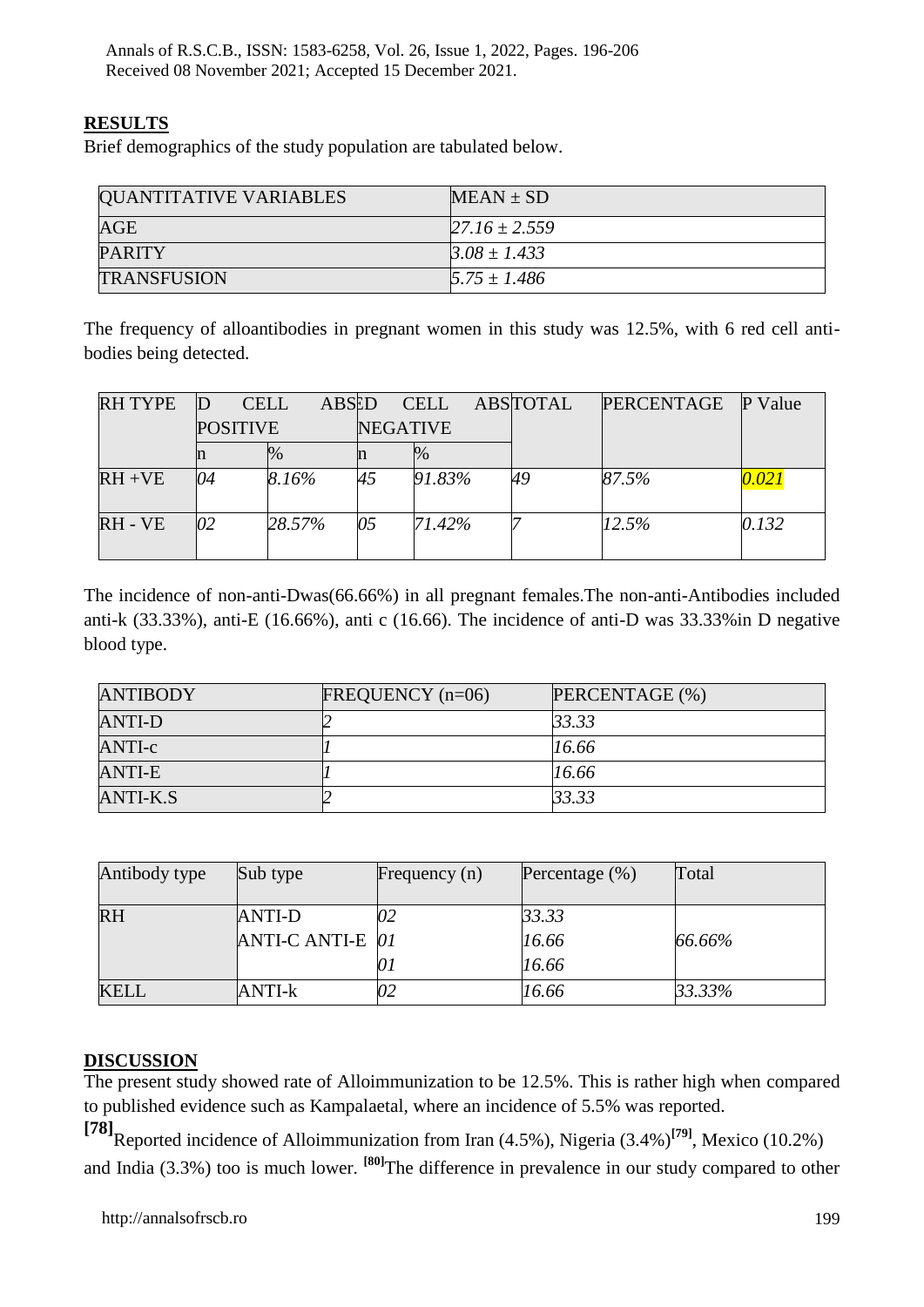studies may be due to several aspects, which are small sample size, all information obtained from one hospital mainly a tertiary hospital which receives high-risk population like those having complicated obstetric history.

In the current study,a total of six samples presented occurrence of allo antibodies, antibody specificity two for anti-K, two for anti-D, one for anti-E, and one for anti-c.Rhesus group consisted of majority of all o antibodies with 66.66% followed by kell blood group with 33.33% , which showed similar results, i.e. Khalid et al. (47.06%), Bilwani et al. (38.85%), and Roopam et al  $(80\%)^{(80)}$ .

Reviewing the history of fifty six(56) pregnant women we found that 83.9% were multiparous while 16.01% were primary gravida and this was comparable to the result from Saudi Arabia by Bondagi et all.<sup>83</sup>

The prevalence of Rh-positive pregnant women in this study is similar to one in Saudi Arabia by Bondaji with a prevalence of 66.66% also Nigerian study shows moderately greater alloimmunization rate of Rh positive when smatched to Rh negative phenotype

Predominant blood group in our study is  $O +ve$  followed by B+ve and then A+ve , O\_ve contribute 7.14%. Similar results were report from Saudi Arabia indicating that blood group O+ve was most prevalent.<sup>88</sup>

In our study,we establish a statistically significant association between incidence of alloimmunisation and bad obstetric history  $(p<0.046)$ , women having an adverse obstetric history were more than 10 times higher than women who were antibody negative. The gravida status of women also showed a statistically important  $(p<0.039)$ , positive relationship with alloantibody formation.

There are limited published Data, particularly from India and South East Asia, on such correlations<sup>81.95</sup>,,97

Pakistan have deficient in these accessibilities of appropriate antenatal antibody screening strategies. Our study can be meaningful by signifying that irregular antibody screening of every pregnant woman is not required but it should be restricted to those females with Rh negative phenotype and those who need repeated transfusion and those having bad obstetric history.

History of previous miscarriage has direct effects on the rate of alloimmunization either directly due to fetomaternal or indirectly by increasing the requirement of blood transfusion after miscarriage.

# **CONCLUSION**

After careful consideration, it can be concluded that Alloimunization is sufficiently common (with the incidence of non-anti-D Alloatibodied being particularly high) among multi-transfused pregnant women to recommend screening of maternal serum alloantibodies against red cells in D positive women (with previous unexplained fetal loss), in the early trimester of pregnancy (in conjunction with doppler studies) so that timely treatment strategies may be employed wherever necessary.

Antenatal antibody screening should be recommended in pregnat women especially having significant obstetric history, multiple transfusions and negative Rh phenotype and it could be done in first and third trimester of pregnancy.

# **CONFLICT OF INTEREST**

The authors declare that there is no conflict of onterest in the preparation of this manuscript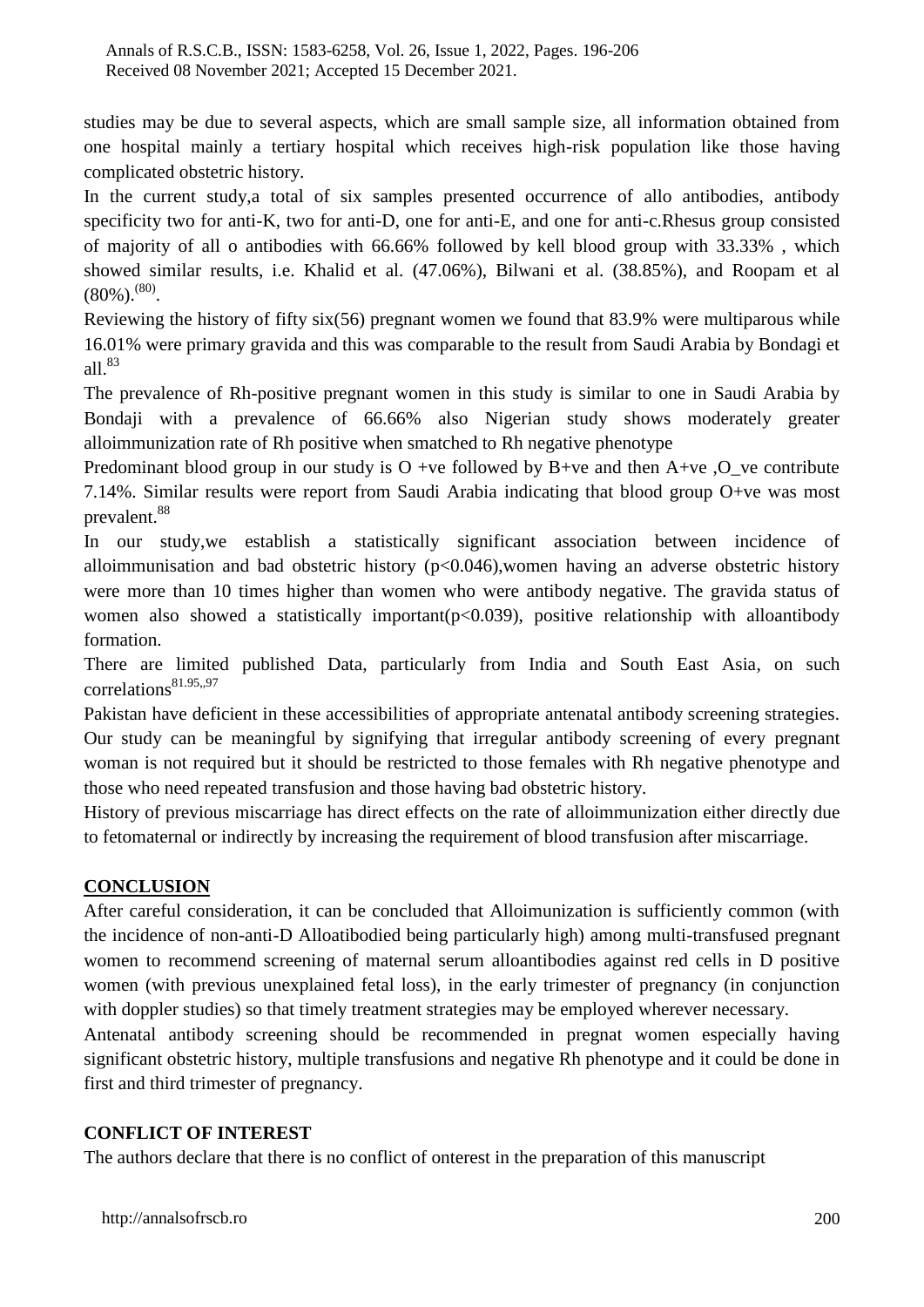#### **FUNDING DISCLOSURE**

The authors declare that no funding was obtained from any outside source

#### **REFERENCES**

- 1. Amit Agrawal AM, Sanjana Dontula1, Latha Jagannathan1. Red Blood Cell Alloimmunization in Multi‑ transfused Patients: A Bicentric Study in India. Glob J Transfus Med. 2016;1:12-5.
- 2. Mariza Aparecida Mota1 FMC. Prevalence of erythrocyte alloimmunization in poly transfused patients. einstein. 2011;; 9(2 Pt1):173-8.
- 3. ZalpuriS, ZwagingaJJ, vander Bom JG. Risk Factors for Alloimmunisation after red blood Cell Transfusions (R-FACT): a case cohort study. BMJ open.2012;2(3).
- 4. Shahida Mohsin SA, Huma Amin, Tahir Saeed and ShabbirHussain. Red Cell Alloimmunization in Repeatedly Transfused Cancer Patients. Ournal of Rawalpindi Medical College (JRMC).2013;17(2):219-222.
- 5. Makarovska-Bojadzieva T, Velkova E, Blagoevska M. The Impact of Extended Typing On Red Blood Cell Alloimmunization in Transfused Patients. Open Access Maced J Med Sci. 2017;5(2):107- 11.
- 6. Pessoni LL, Ferreira MA, Silva J, Alcantara KC. Red blood cell alloimmunization among hospitalized patients: transfusion reactions and low alloantibody identification rate. Hematology, transfusion and cell therapy.2018;40(4):326-31.
- 7. Valle Neto OGD, Alves VM, Pereira GA, Moraes-Souza H, Martins PRJ. Clinical and epidemiological profile of alloimmunized and autoimmunized multi-transfused patients against red blood cell antigens in a blood center of Minas Gerais. Hematology, transfusion and cell therapy.2018;40(2):107-11.
- 8. Vijay Sawhney1 ND, Sushil Sharma2, Kajal Khajuria1. Red cell alloimmunization in multitransfused chronic renal patients on haemodialysis in a tertiary care centre of Jammu region. Int J Adv Med.2018;5(1):73-76.
- 9. Philip J, Biswas AK, Hiregoudar S, Kushwaha N. Red blood cell alloimmunization in multitransfused patients in a tertiary care center in Western India. Laboratory medicine. 2014;45(4):324-30.
- 10. Sidhu M, Bala R, Akhtar N, Sawhney V. Prevalence, Specificity and Titration of Red Cell Alloantibodies in Multiparous Antenatal Females at a Tertiary Care Centre from North India. Indian Journal of Hematology and Blood Transfusion.2015;32(3):307-11.97
- 11. Thakral B, Saluja K, Sharma RR, Marwaha N. Red cell alloimmunization in a transfused patient population: a study from a tertiary care hospital in north India. Hematology. 2008;13(5):313-8.
- 12. Al-DughaishiT,Al-RubkhiIS,Al-DuhliM,Al-HarrasiY,GowriV.Alloimmunizationdue to red cell antibodies in Rhesus positive Omani Pregnant Women: Maternal and Perinatal outcome. Asian journal of transfusion science.2015;9(2):150-4.
- 13. Bhuva DK, Vachhani JH. Red cell alloimmunization in repeatedly transfused patients. Asian journal of transfusion science.2017;11(2):115-20.
- 14. Akdag A, Erdeve O, Uras N, Simsek Y, Dilmen U. Hydrops Fetalis due to Kell Alloimmunization: A Perinatal Approach to a Rare Case. Turkish journal of haematology : official journal of Turkish Society of Haematology.2012;29(1):72-5.
- 15. hammadHosseinAhmadi1FM,HooraKelki1,NargesZolghadri1,,FatemehMoradi1AM, Mehdi Azad1,\*. The incidence of ABO, Kell and Rh system blood groups in general population of Qazvin,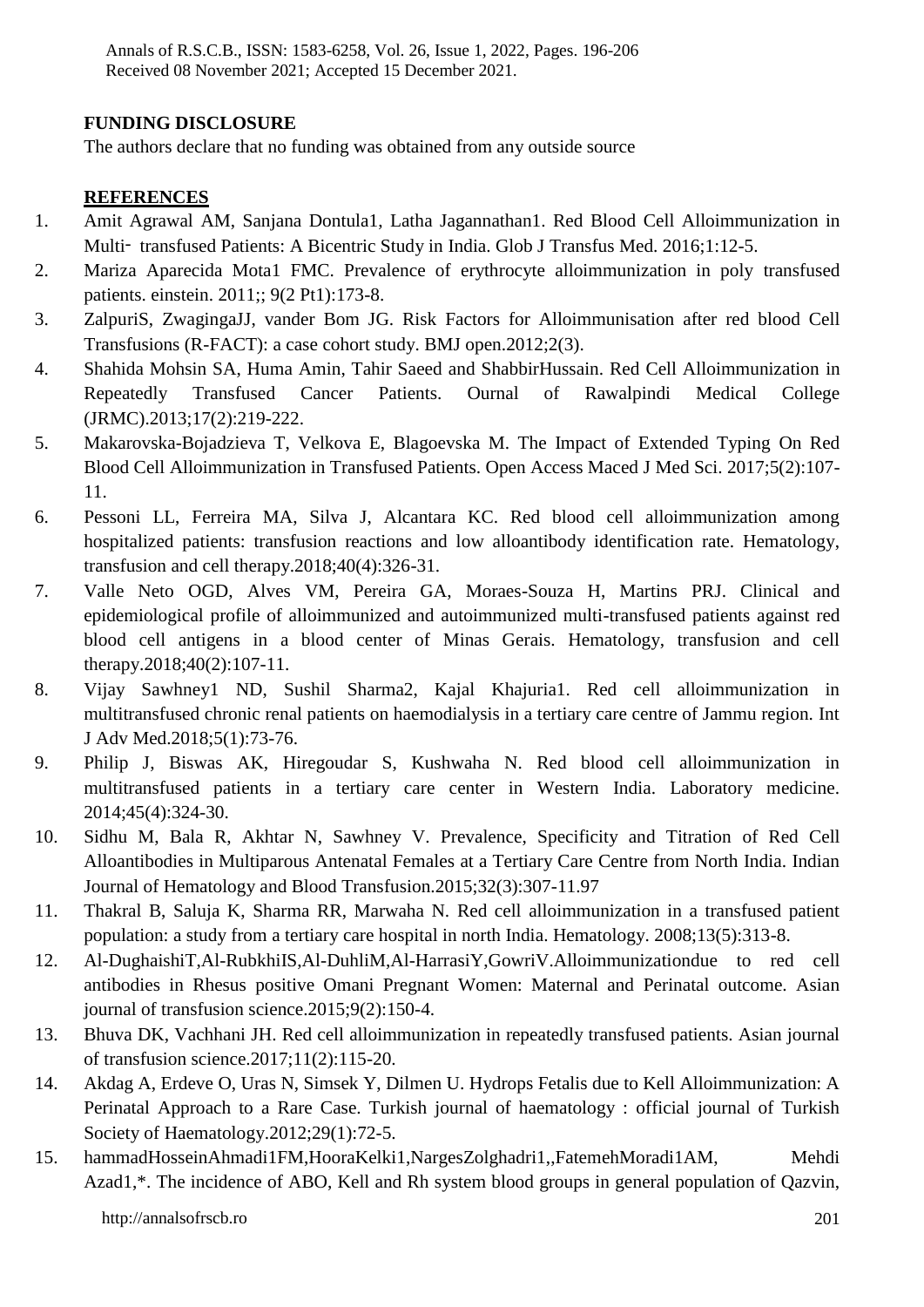Iran. Journal of Paramedical Sciences (JPS). 2018;Vol 9,No4.

- 16. Fan J, Lee BK, Wikman AT, Johansson S, Reilly M. Associations of Rhesus and non- Rhesus maternal red blood cell alloimmunization with stillbirth and preterm birth. International journal of epidemiology. 2014;43(4):1123-31.
- 17. Hendrickson JE, Tormey CA. Understanding red blood cell alloimmunization triggers. Hematology American Society of Hematology Education Program.2016;2016(1):446-51.
- 18. JerkovicRaguzM,SumanovicGlamuzinaD,BrzicaJ,GruicaT.TheIncidenceandEffects of Alloimmunization in Pregnancy During the Period 2000 - 2013. Geburtshilfe und Frauenheilkunde.2017;77(7):780-5.
- 19. Osaro E, Ladan MA, Zama I, Ahmed Y, Mairo H. Distribution of Kell phenotype among pregnant women in Sokoto, North Western Nigeria. The Pan African medical journal. 2015;21:301.
- 20. Gupte JPRSS. Red cell alloimmunization in multitransfused patientsand multiparous women. Indian journal of hematology & blood transfusion : an official journal of Indian Society of Hematology and Blood Transfusion. 2009;25(2):49–52.
- 21. Ravi KAARAK. Treatment and Prevention of Rh Isoimmunization. J Fetal Med. (June 2014)1:81–88
- 22. JohanT.Queenan Mf, Dsmith MD. Irregular antibodies in the obstetric patient. 1969;34 no.6.
- 23. R.Giblet E. Blood group antibodies causing hemolytic disease of newborn.clinico obstetgynecol1969.
- 24. Al-Dughaishi T, Al Harrasi Y, Al-Duhli M, Al-Rubkhi I, Al-Riyami N, Al Riyami A, etal. Red Cell Alloimmunization to Rhesus Antigen Among Pregnant Women Attending a Tertiary Care Hospital in Oman. Oman Med J.2016;31(1):77-80.
- 25. Sreedhar Babu KV, Suresh B, Arun R, Jothibai DS, Bharathi T. Prevalence of"unexpected antibodies"intheantenatalwomenattendingtheGovernmentMaternityHospital,Tirupati. Journal of Clinical and Scientific Research.2015;4(1):22.
- 26. Ryder AB, Zimring aJC, b cJEH. Factors Influencing RBC Alloimmunization:. Transfus Med Hemother.2014;406–419.
- 27. LuanaDinardo C. Red blood cell alloantibodies and autoantibodies: differenT presentation, same physiopathology. hematoltransfuscellther.2018;40(2):99–100.
- 28. Soumya Das S S, Poornima B Baliga1. Impact of Awareness on Routine Antenatal Antibody Screening: A Prospective Study. Glob J Transfus Med Hemother.2019;4:84-6.
- 29. Jophy Varghese MPC, Molly Rajaiah & Dolly Daniel. Red cell alloimmunization among antenatal women attending a tertiary care hospital in south India. Indian J Med Res.2013(pp 68-71).
- 30. Bain BJ. Dacie and Lewis Practical Haematology. CHURCHILL LIVINGSTONE. 2011;Eleventh Edition.
- 31. Khalid Hassan MY, Nadeem Ikram\*, Lubna Naseem and Hassan Abbas Zaheer. Red Cell Alloimmunization in Repeatedly Transfused Thalassemia Major Patients. International Journal of Pathology;.2004;2(1):16-19.
- 32. Hilyer silberstein n, anderson,roback. Blood banking and transfusion medicine. Elsevier. 2007;second edition.
- 33. Ellen R.Wiebe a, Mackenzie Campbell b, Abigail R.A. Aiken c, Arianne Albert. Can we safely stop testing for Rh status and immunizing Rh-negative women having early abortions? A comparison of Rh alloimmunization in Canada and the Netherlands.Elsevier. 2018.99
- 34. Ehsan Shahverdi1, Ghazaleh Salehabadi3. Maternal RBC alloantibodies in pregnancy. Hematol Blood Disord. 2018;Volume 1 Issue1.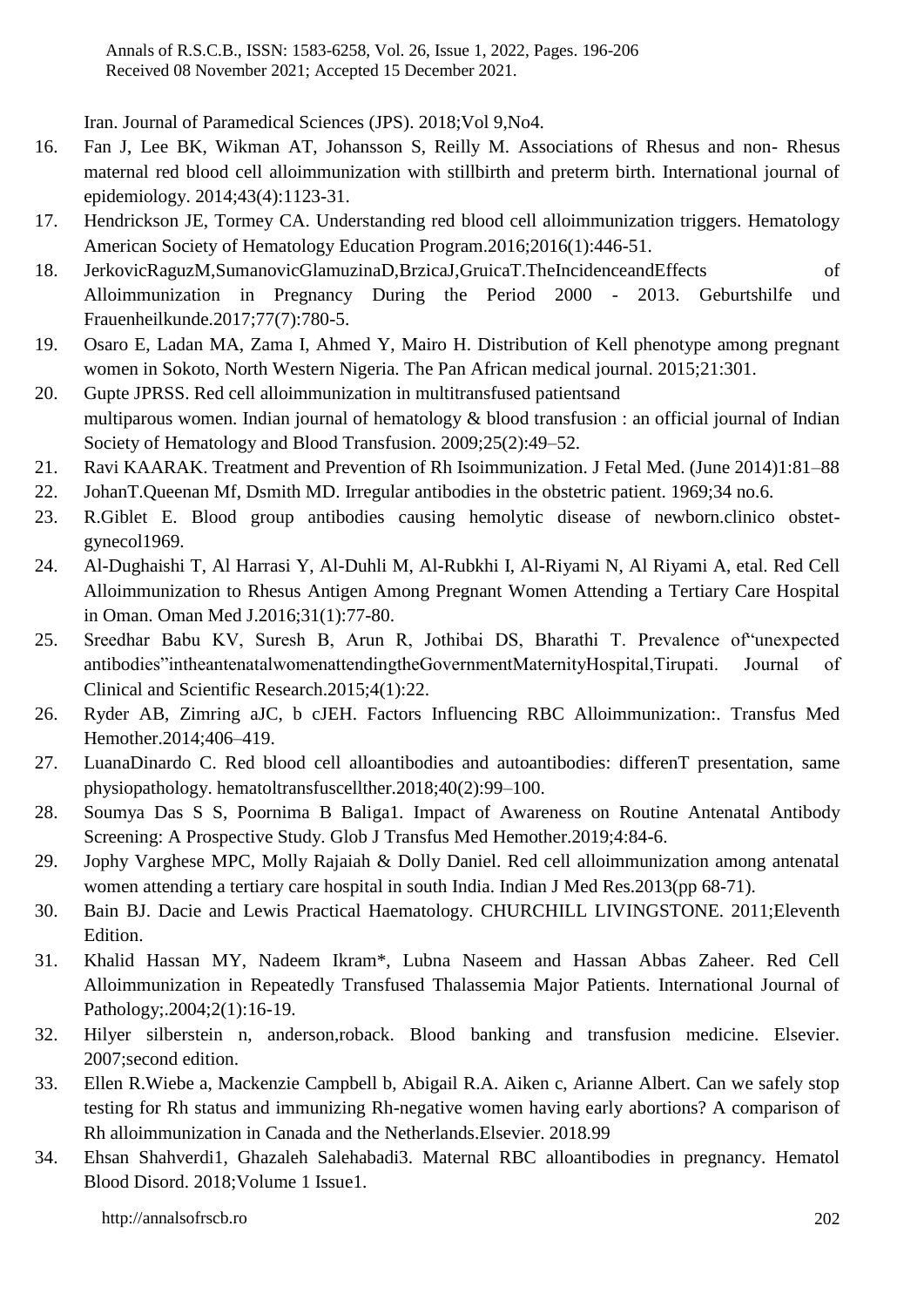- 35. Rashmi Sood RNM, Vimarsh Riana, and N. L. Rosamma. Detection of alloimmunization to ensure safer transfusion practice. Asian J Transfus Sci. 2013Jul-Dec;;7(2)::135–9.
- 36. Rakesh P. Pimpaldara1 ACP, Jitendra Patel3, Snehal Patel4, A. N. Pandya5, Sangita Wadhwani6.ASTUDYOFIRREGULARANTIBODIESIN200MULTI-TRANSFUSED PATIENTS. JOURNAL OF EVOLUTION OF MEDICAL AND DENTAL SCIENCES. 2015;Volume : 4::12659-67.
- 37. Hassan MN, Mohd Noor NH, Johan Noor SR, Sukri SA, Mustafa R, Luc Aster HV. Hemolyticdiseaseoffetusandnewbornduetomaternalredbloodcellalloantibodiesinthe Malay population. Asian journal of transfusion science.2014;8(2):113-7.
- 38. BelingaSuzanne1NSF,BilongCatherine1,MangaJeanne1Mengue,Patrice3M-AaT.High Prevalence of Anti-D Antibodies Among Women ofChildbearing Age at Centre Pasteur of Cameroon. African Journal of Reproductive Health. 2009;13 No3.
- 39. Chao ASC, A. Ho, S. Y. Chang, Y. L. Lien, R. Anti-e alloimmunization: a rare cause of severe fetal hemolytic disease resulting in pregnancy loss. Case reports in medicine. 2009;2009:471623.
- 40. Catherine Y. Spong MD AEPM, John T. Queenan MD. Management of isoimmunization in the presence of multiple maternalantibodies. American Journal of Obstetrics and Gynecology. 2001;  $185,(2)$ .
- 41. White J, Qureshi H, Massey E, Needs M, Byrne G, Daniels G, et al. Guideline for blood grouping and red cell antibody testing in pregnancy. Transfusion medicine.2016;26(4):246- 63.
- 42. NabeelS.Bondagji.Rhesusalloimmunizationinpregnancy.SaudiMedJ2011;Vol.32(10.
- 43. Dajak S, Roje D, Haspl ZH, Maglic PE. The importance of antenatal prevention of RhD immunisation in the first pregnancy. Blood transfusion = Trasfusione del sangue.  $2014:12(3):410-5$ .
- 44. TOMAS GOTTVALL DF. Alloimmunization in pregnancy during the years 1992–2005 in the central west region of Sweden. Acta obstetricia et gynecologica Scandinavica. 2008;Volume87, (8)
- 45. MariaShafiqAN,AmerSiddiq.FrequencyofRedCellAlloantibodiesinPregnantWomen of North West Pakistan. JIIMC 2017 Vol 12, No4.2017;12.
- 46. sourav Mukherjee DB, Prasun Bhattacharya, Amit Biswas1, Kushal Chatterjee2. A Successful Pregnancy Occurred after Isolating the Offending Antibody(s) and Choosing Appropriate Sperm Donor of Similar Phenotype. Glob J Transfus Med.2019.
- 47. scottland.PregnantWomenwithRedCellAntibodies:.ScottishNationalClinicalGuidance. 2013;Version2,.
- 48. MoinuddinI, Fletcher C, Millward P. Prevalence and specificity of clinically significant red cell alloantibodies in pregnant women - a study from a tertiary care hospital in Southeast Michigan. Journal of Blood Medicine.2019.
- 49. Erhabor Osaro MAL, Isaac Zama, Yakubu Ahmed, and Hassan Mairo. Distribution of Kell phenotype among pregnant women in Sokoto, North Western Nigeria.PanAfrMedJ.2015.
- 50. Raj Nath Makroo AB, Vikas Hegde, Mohit Chowdhry, Uday Kumar Thakur, and N.L. Rosamma.Antibodyscreening&identificationinthegeneralpatientpopulationatatertiary care hospital in New Delhi, India. Indian J Med Res.2014.
- 51. Charuporn Promwong SS, Sarunya Hassarin, Jarin Buakaew, Tanongsak Yeela,, Patravee Soisangwan aDR. Frequencies and specificities of red cell alloantibodies in the Southern Thai population. Asian J Transfus Sci.2013.
- 52. Kahar M. Frequency of Red Cell Alloantibodies in Pregnant Females of Navsari District: An Experience that Favours Inclusion of Screening for Irregular Erythrocyte Antibody in Routine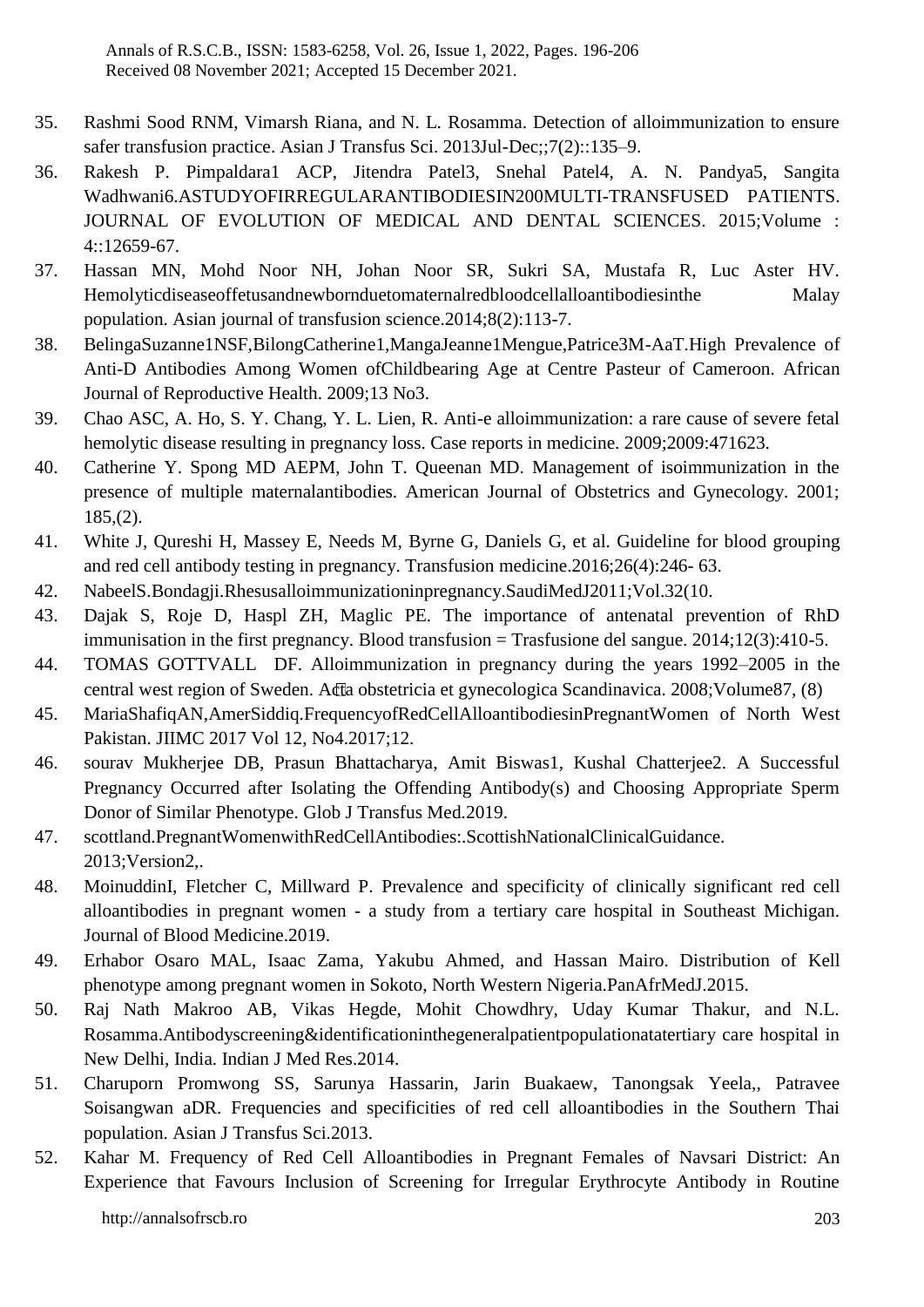Antenatal Testing Profile. Journal of obstetrics and gynaecology of India. 2018;68(4):300-5.

- 53. Mbalibulha Y, Natukunda B, Mugyenyi G, Muwanguzi E. Occurrence of anti-D alloantibodies among pregnant women in Kasese District, Western Uganda. Journal of Blood Medicine.2015:125.
- 54. SoodR,MakrooRN,RianaV,RosammaNL.Detectionofalloimmunizationtoensuresafer transfusion practice. Asian journal of transfusion science.2013;7(2):135-9.
- 55. Pilar Solves IG-S, Marta Guinot,Ana Saus,Julieta Osorio,Fernanda Martinez,Alfredo, Perales MAS, Nelly Carpio. Prevalence of Red Blood Cell Alloantibodies in Pregnant Women and Hemolytic Disease of Newborn in a Tertiary Care Hospital. ARC Journal of Gynecology and Obstetrics. 2017;Volume-2(2):18-22.
- 56. Gottvall T, Filbey D. Alloimmunization in pregnancy during the years 1992-2005 in the central west region of Sweden. Acta obstetricia et gynecologica Scandinavica. 2008;87(8):843-8.
- 57. An-Shine Chao AC, See-Yin Ho, Yao-Lung Chang, and Reyin Lien. Anti-E Alloimmunization: A Rare Cause of Severe Fetal Hemolytic Disease Resulting in Pregnancy Loss. Case Rep Med.2009.
- 58. SubramaniyanR.Kellalloimmunizationinpregnancy:Lessonstobelearnt.GlobalJournal of Transfusion Medicine.2017;2(1):64.
- 59. Denise Harmening P, MT(ASCP). Modern Blood Banking& Transfusion Practices. 2012;SIXTH EDITION.
- 60. ConnieM.WesthoffP,SBBandBethH.Shaz,MD.MNSandDuffyBloodGroupSystems. 2013.
- 61. Connie M. Westhoff P, SBB and Beth H. Shaz, MD. Kell and Kidd Blood Group Systems. 2013.
- 62. Daniels G. Human Blood Groups. Blackwell Science,. 2002;SECONDEDITION.
- 63. Hoff brand AV. Blood Transfusion. In: Essential Haematology. 6th Ed. UK: Blackwell publishing limited, Oxford. 2011; pp.397-412.
- 64. Red Cell Antibody Testing. The Royal Women's Hospital Clinical Guidelines.2017.
- 65. Agarwal S, Seema S, Sharma S, Chaudhary V, Bala S, Umesh U. Rh Negative Pregnancy: Maternal and Perinatal Outcome in Bundelkhand Region. Journal of Evolution of Medical and Dental Sciences.2016;5(71):5165-8.
- 66. Corporation S. XN-SERIES™.2019.
- 67. Module of safe blood transfusion program.DGHS.
- 68. Technical Manual of the American Association of Blood Banks. AABB. 1999;13 Edition:pages 150- 1, 270, 7-80, 378-9, 285-6, 650-1.(68.
- 69. Zarin Bharucha and D.M. Chouhan. Introduction to Transfusion Medicine. 1990; 1 edition 43-7.
- 70. H.M. Bhatia. Procedures in Blood Banking and Immunohaematology H.M. Bhatia, 1977. 1977.
- 71. W. Model standard operating procedures for blood transfusion service.2002
- 72. Roche Diagnostics GmbH SS. <c311 GGT-. cobas c systems.2012;8.
- 73. RAD B. ANTIBODY SCREENING. Technical Manual; Roback, JD (ed); 17th ed 2012; American Association of BloodBanks.
- 74. BIORAD. ANTIBOD IDENTIFICATION. Technical Manual; Roback, JD (ed); 17th ed 2012; American Association of BloodBanks.
- 75. INSERT) DP. "NC DAT" tube. AABB BLOOD BANKMANUAL).
- 76. KJ. M. Management of rhesus alloimmunization in pregnancy. . Obstet Gynecol. 2008;112(1):164- 76..
- 77. Markham KB RK, Nagaraja HN, et al. Hemolytic disease of the fetus and newborn due to multiple maternal antibodies. Am J Obstet Gynecol. 2015;213:68e1-5..
- http://annalsofrscb.ro 204 78. Nordwall M DM, Hegaard HK, et al. Red blood cell antibodies in pregnancy and their clinical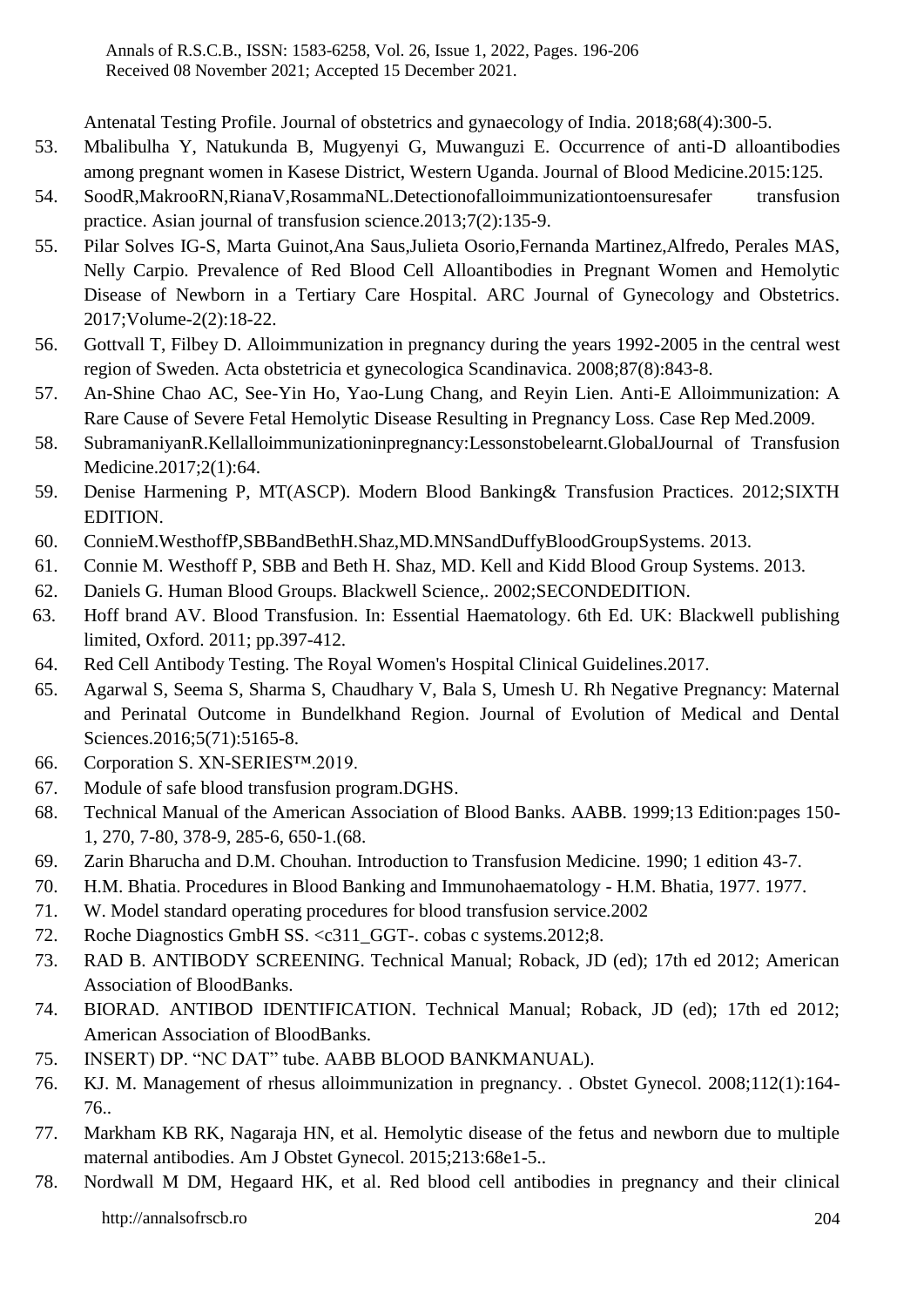consequences: synergistic effects of multiple specificities. . Transfusion 2009;49:2070-2075.

- 79. Hudson JCZaKE. Cellular immune responses in red blood cell alloimmunization. Hematology Am Soc Hematol Educ Program.2016.
- 80. Rabeya Yousuf SAA, Nurasyikin Yusof, and Chooi Fun Leong. Incidence of Red Cell Alloantibody among the Transfusion Recipients of Universiti Kebangsaan Malaysia Medical Centre. Indian J Hematol Blood Transfus.2012.
- 81. K. E. Seroprevalence of unexpected red cell antibodies among pregnant women in Uganda Immunohematology.2012:115–7.
- 82. Jeremiah ZA, Mordi A, Buseri FI, Adias TC. Frequencies of maternal red blood cell alloantibodiesinPortHarcourt,Nigeria.Asianjournaloftransfusionscience.2011;5(1):39- 41.
- 83. Gupta S, Kumar D, Mhaskar R. Rbc Antibodies in Pregnancy and General Population- a Descriptive Study at a Quaternary Centre. Journal of Evolution of Medical and Dental Sciences.2019;8(5):294-7.
- 84. Pahuja S, Gupta SK, Pujani M, Jain M. The prevalence of irregular erythrocyte antibodies among antenatal women in Delhi. Blood Transfus.2011;9(4):388-93.
- 85. Farheen Karim BM, Nausheen Kamran. Risk of maternal alloimmunization in Southern Pakistan– Astudyinacohortof1000pregnantwomen.TransfusionandApheresisScience. 2015;Volume 52,(1):99- 102.
- 86. NS B. Rhesus alloimmunization in pregnancy. A tertiary care center experience in theWestern region of Saudi Arabia. Saudi Med J.2011;;32:1039–45.
- 87. Nordwall M DM, Hegaard HK, et al. Red blood cell antibodies in pregnancy and their clinicalconsequences:synergisticeffectsofmultiplespecificities.NordwallM,DziegielM, Hegaard HK, et al.2009;49:2070-2075.
- 88. Mohd Nazri Hassan0 NHMN, Shah Reza Johan Noor\* 1 2),. Red Blood Cell Alloimmunization among Malay Pregnant Women: A Tertiary Hospital Experience. International Medical Journal June 2015;Vol. 22:pp. 154-8.
- 89. Chandrasekar A MK, Tubman TRJ, et al. The clinical outcome of non-RHD antibody affected pregnancies in Northern Ireland. Ulster Med J.2001;70:89–94.
- 90. Nardozza LM CL, Moron AF, et al. Perinatal mortality in Rh alloimmunized patients. Eur J Obstet Gyneco.2007;132(2):159-62.
- 91. Nabeel S. Bondagji. Rhesus alloimmunization in pregnancy. Saudi Med J. 2011;32 (10)::1039-45.
- 92. KJ M. Management of rhesus alloimmunization in pregnancy Obstet Gyneco. 2008;112(1):164-76.
- 93. Sheila VMAPRJM, AraújoII; SG. Alloimmunization screening after transfusion of red blood cells in a prospective study. Bras Hematol. São Paulo 2012;vol.34no.3.
- 94. Smith HM SR, Thoman SK. et al. Prevalence of clinically significant red blood cell alloantibodies in pregnantwomen at a large tertiary-care facility. Immunohematology. 2013;29:127-130.
- 95. Abdul Qayyum AH, Ambareen Hamid, Ayesha Siddiqua, Asif Naveed. Determination of Red Cell Antigen Alloimmunization and Specific Type of Antibody in Multi-Transfused Liver Cirrhosis Patient. APMC 2018;12.
- 96. Sheila VMAPRJM, Sidneia SGALCS, Sanches. Alloimmunization screening after transfusion of red blood cells in a prospective study. Bras Hematol Hemoter.2012;34.
- 97. Semmekrot BA dMA, Boekkooi PF, et al. Irregular blood group antibodies during pregnancy:,1999;143:449–52simNTG.Irregularbloodgroupantibodiesduringpregnancy: screening is mandatory. Ned Tijdschr Geneeskd.1999.
- http://annalsofrscb.ro 205 98. De Vrijer B H-LE, Oosterbaan HP. The incidence of irregular antibodies in pregnancy: a prospective